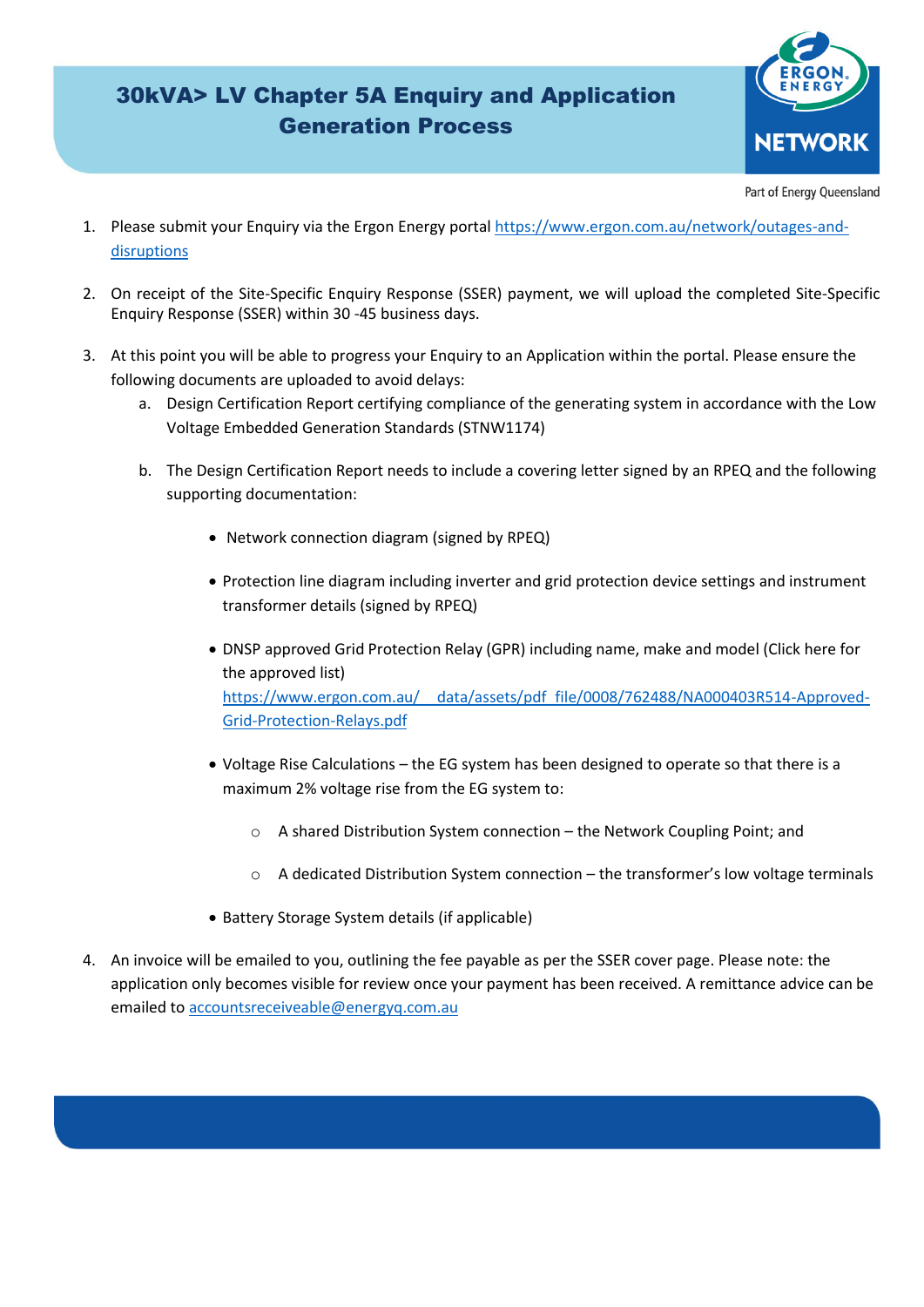

Part of Energy Queensland

- 5. If your Connection Offer Type has been classified as **'Basic'** in accordance with the Connection Policy 2020- 2025 the Connection Application (CX), if you have chosen to Expedite the CX, will transition to a status of "Awaiting Compliance Report". If not, the Model Standing Offer will be provided to you via the Portal, and the CX will transition to "Offer". You must ACCEPT this offer within the portal with 20 business days. The CX, will then transition to a status of "Awaiting Compliance Report **Skip to step 9.**
- 6. If your Connection Offer Type has been classified as **'Negotiated'** in accordance with the Connection Policy 2020-2025, and complete from a material perspective, the Connection Application (CX) will be issued to a Technical Officer to provide a Technical Study and approval to proceed to offer. This can take up to 30-45 business days.
- 7. An email with an Offer to Execute and Technical Study will be emailed to the customer/applicant. Please return the entire signed offer to [ergongeneration@energyq.com.au](mailto:ergongeneration@energyq.com.au)
- 8. Once the signed offer has been received it will be fully executed and uploaded to the portal for your records. At this point the CX will transition to 'Awaiting Compliance Report'
- 9. The operation of the completed installation must be tested for compliance to the relevant Connection Standards and technical requirements outlined in the Technical Study. These test results must be certified by an approved RPEQ and provided to us within 180 days of the accepted offer date.
- 10. The system must be switched off at the AC isolator/s once the testing has been completed, however the DC isolators must be left switched on.
- 11. On completion of the tests; the signed Compliance Report must be emailed to [ergongeneration@energyq.com.au](mailto:ergongeneration@energyq.com.au) within 7 business days.
- 12. Once our Protection and Technical Engineer confirms the Compliance Report satisfies the requirements of the relevant Connection Standards, the CX will transition to 'Accepted' which will then allow for an Electrical Work Request (EWR) to be submitted.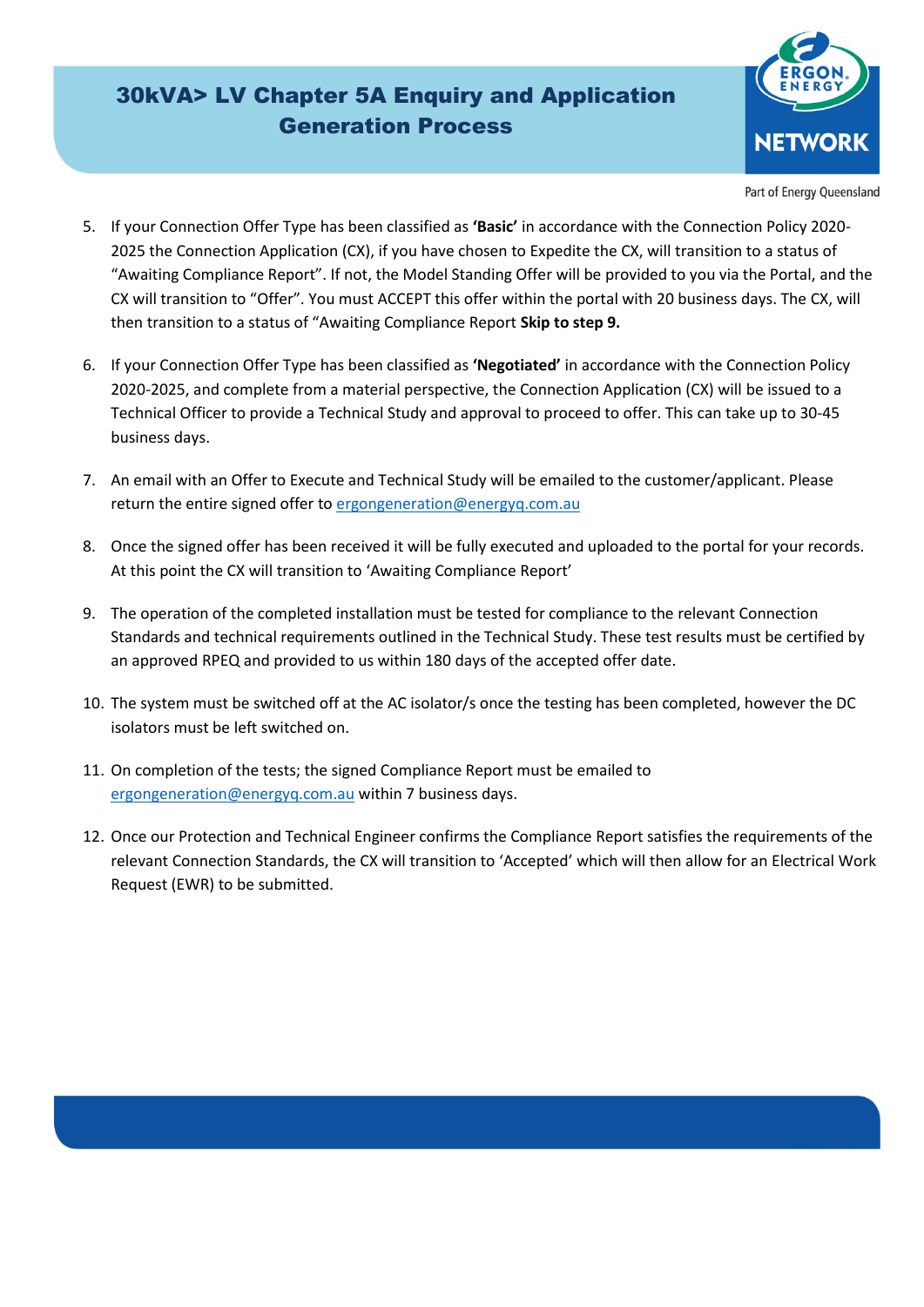

Part of Energy Queensland

- 13. Once the EWR is submitted, the portal will transition the EWR to the customer's relevant retailer, who will manage the metering requirements i.e. upgrade, reprogramming etc.
- 14. At this point, the customer will need to liaise with their retailer to confirm what metering changes are required.
	- a. If the customer is advised of no metering changes required, the system can be turned on.
	- b. If the customer is advised that a meter change is required, the system can only be turned on once these changes have occurred.

#### **Please note: Step 14 is the responsibility of the customer.**

*You must ensure the generating system is not interconnected to Ergon Energy's distribution network in any way until Ergon Energy is satisfied the installation complies with the "Standard for Connection of Embedded Generating Systems (>30 kVA to 1,500 kVA) to a Distributor's LV Network".*

*Interconnection without such consent may attract penalties under clause 28(1) of the Electricity Regulation 2006 (Qld). In addition, such a non-compliance could also result in the obligation upon Ergon Energy to connect the relevant premises ceasing, thus entitling Ergon Energy to disconnect the relevant premises (being the entirety of the site).*

For further information in relation to these changes please contact [ergongeneration@energyq.com.au](mailto:ergongeneration@energyq.com.au)